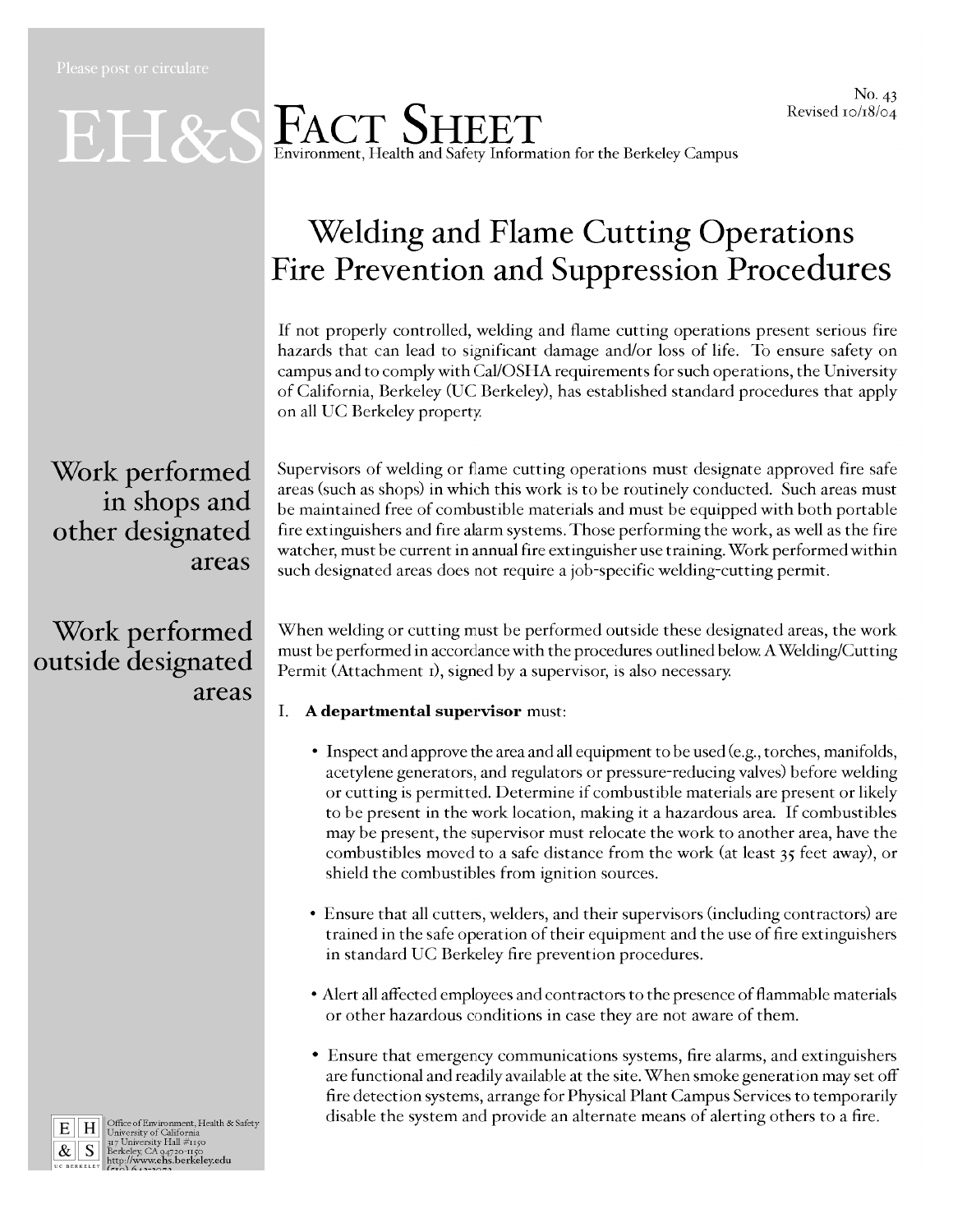- Complete, sign, and post a Welding/Cutting Permit (Attachment 1), noting all precautions required for maintaining the area fire safe.
- II. The lead employee (including contractor supervisors) who conducts welding or flame cutting operations must:
	- Be responsible for the safe handling of the welding and/or cutting in accordance with these safety procedures and all precautions listed on the Welding/Cutting Permit.
	- Wear, and ensure that other employees wear, all required personal protective equipment, including the proper welding/cutting eye protection and burn-resistant clothing such as welding leathers.
	- Stop work and inform supervisor if conditions change.
- III. A Fire Watcher is required in locations where welding or flame cutting might cause anything other than a minor fire or whenever combustible material must remain closer than 35 feet to the operation. (This can include wall or floor openings within a 35-foot radius that may expose combustible material in adjacent areas and metal partitions, walls, ceilings, or roofs where adjacent combustible material may be ignited by heat conduction or radiation.)

Fire Watchers must:

- Must be trained to safely use a fire extinguisher (annually).
- Have a minimum 2A20BC-rated fire extinguisher or charged water hose located within 30 feet of the hot work location.
- Know how to sound the fire alarm.
- Watch for fires in all exposed areas and try to extinguish them only when it is obviously within the capacity of the available equipment; otherwise the Fire Watcher should sound the alarm.
- Maintain fire watch for at least one-half hour after completion of the welding or flame cutting operations.

For questions regarding these procedures or to arrange for training, contact the Office of Environment, Health, and Safety at 642-3073.

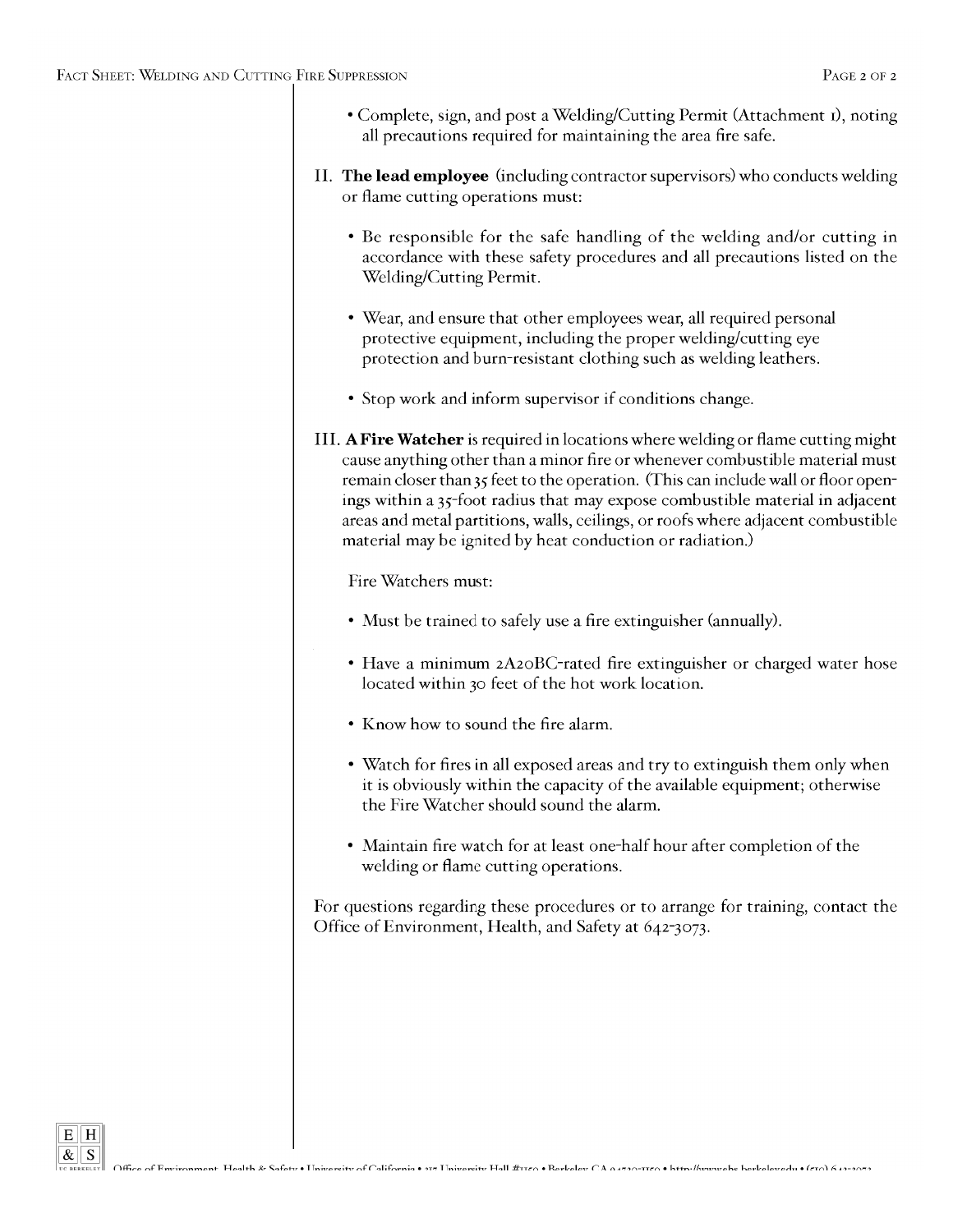# **UC Berkeley Welding/Cutting Permit**

### **MUST BE POSTED ON SITE**

- ❏ All equipment to be used for welding or cutting has been inspected and approved.
- ❏ All personnel (including supervisors) are trained in applicable safety precautions and procedures.
- ❏ Employees and contractors have been advised of any flammable materials or other hazardous conditions in the area.
- ❏ Fire alarms and extinguishers are available at the site. When fire alarms have had to be disabled because of anticipated smoke, an alternate means of summoning help is on site.
- ❏ The following personal protective equipment will be used: (check all that apply)
	- ❏ Welding Helmet

❏ Cutting Lenses

- ❏ Nomex Coveralls
- ❏ Welding Leathers ❏ Other \_\_\_\_\_\_\_\_\_\_\_\_\_\_

❏ Air Purifying Respirator

❏ Other \_\_\_\_\_\_\_\_\_\_\_\_\_\_\_

❏ Other \_\_\_\_\_\_\_\_\_\_\_\_\_\_\_

- ❏ Long Sleeve Shirt ❏ Safety Glasses & Face Shield
	- ❏ Leather Gloves
- ❏ The area is or has been made firesafe by: (check "Yes" or "Not Applicable") ❏ Yes ❏ N/A

The area is free of combustible and flammable contents. (Combustibles including papers and wood shavings on the floors—have been removed to a distance of 35 feet or more from hot work.)

❏ Yes ❏ N/A

Combustibles that cannot be removed at least 35 feet are protected from ignition sources with flame-proof covers or shielded with suitable guards or curtains.

❏ Yes ❏ N/A

Tanks, vessels, and other enclosed areas for flammable vapors and gases have been tested (<10% LEL).

❏ Yes ❏ N/A

Combustible floors must be kept wet, covered with damp sand, or protected by fire-resistant shields. (Where floors have been wet down, personnel operating arc welding or cutting equipment must be protected from possible shock.)

❏ Yes ❏ N/A

Cracks or openings in walls, doorways, windows, or floors are closed or covered, or they are protected with guards or shields.

### ❏ Yes ❏ N/A

When cutting or welding is done near walls, partitions, ceiling, or roof of a combustible construction, fire-resistant shields or guards are provided to prevent ignition.

### ❏ Yes ❏ N/A

If welding is to be done on a metal wall, partition, ceiling, or roof, combustibles on the other side are removed, or a Fire Watcher is on duty.

❏ Yes ❏ N/A

Ducts and conveyor systems that might carry sparks to distant combustibles are suitably protected or shut down.

❏ Yes ❏ N/A

A Fire Watcher is on duty. (Applies whenever all combustibles cannot be removed at least 35 feet.)